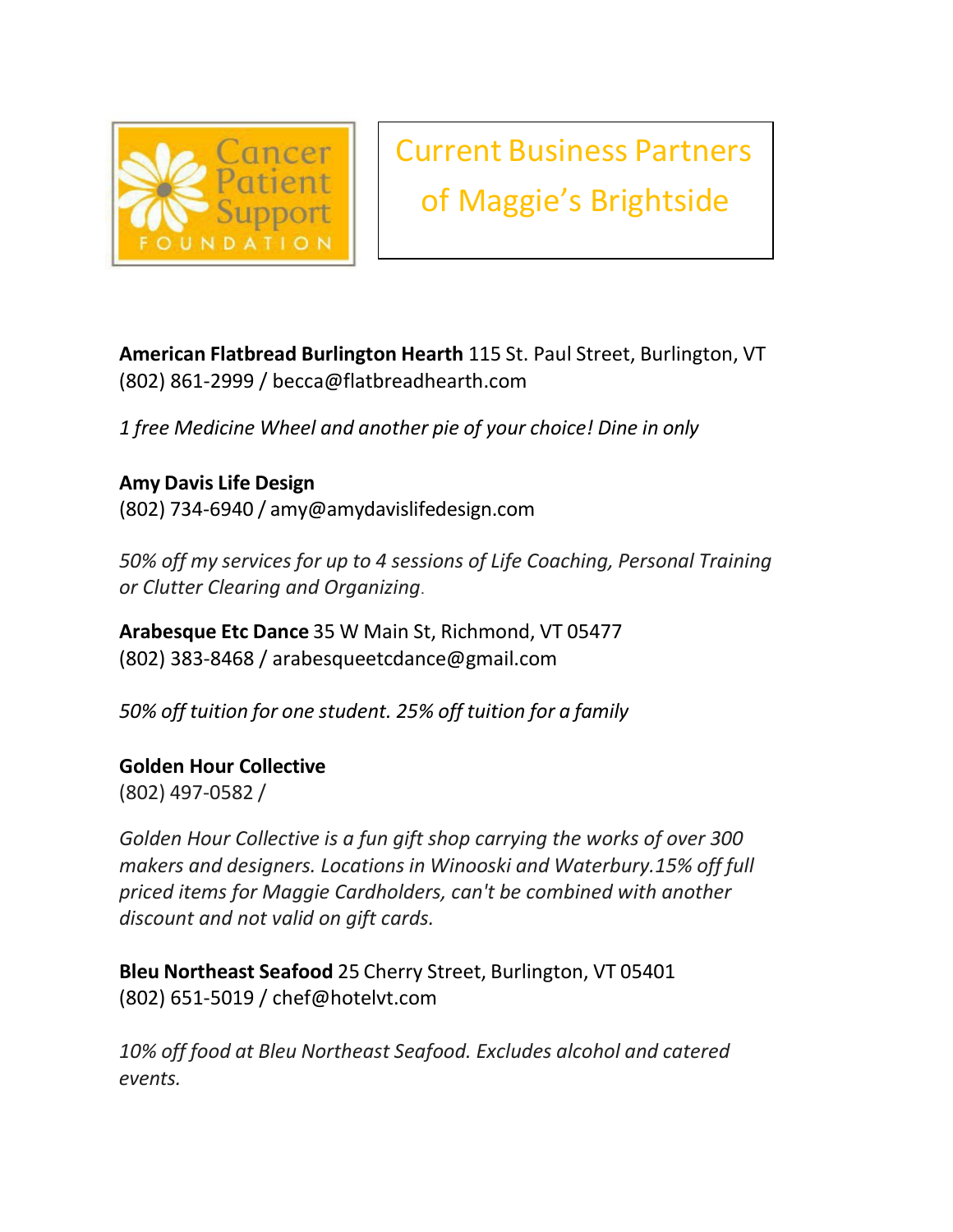**Blissful Healing** 130 Church Street, Burlington, VT 05401 (802) 598-4952 / [blissfulhealingcmt@gmail.com](mailto:blissfulhealingcmt@gmail.com)

*10% of all treatments*

# **Burlington Physical Therapy**

(845) 235-7455 / [britt@burlingtonphysicaltherapy.com](mailto:britt@burlingtonphysicaltherapy.com)

*Burlington Physical Therapy is a PT and bodywork clinic. We help people resolve injuries, reduce pain, improve function and continue doing what they love. We emphasize hands-on treatment approaches and all of our visits are one-on-one. We are located in Burlington off of Pine Street, but we also travel and can come to homes as needed. We do not follow a traditional medical model; which means we work for our clients 100%. Services offered include physical therapy, bodywork, recovery sessions, dry needling, cupping, exercise programming and nutrition consultation. We offer 50% off an initial 1-hour evaluation and treatment session; and 20% off each additional session for all Maggie Cardholders.*

# **Camp Sangamon and Betsey Cox**

(802) 353-1433 / [jed@campsangamon.com](mailto:jed@campsangamon.com)

*5% discount to children of Maggie's Cardholders, and we also have a generous financial aid program to those with further need.*

**Concept Move** 2069 Williston Road, South Burlington, VT 05403 (802) 777-9205 / [taite@concept-move.com](mailto:taite@concept-move.com)

*Concept Move is a Fitness Studio focused on preventative and proactive health care. We offer an array of health services including: Personal Training, Injury Rehab and Treatment, Nutrition Services, Group Fitness Classes, and Massage Therapy. For Maggie Cardholders: \*10% Discount on all services \*Free Consultations for Personal/Small Group Training, Injury Assessments, and Nutrition \*Free initial group training class*

**Core Studio of Burlington** 208 Flynn Ave #3k, Burlington, VT 05401 (802) 862-8686 / [corestudioburlington@gmail.com](mailto:corestudioburlington@gmail.com)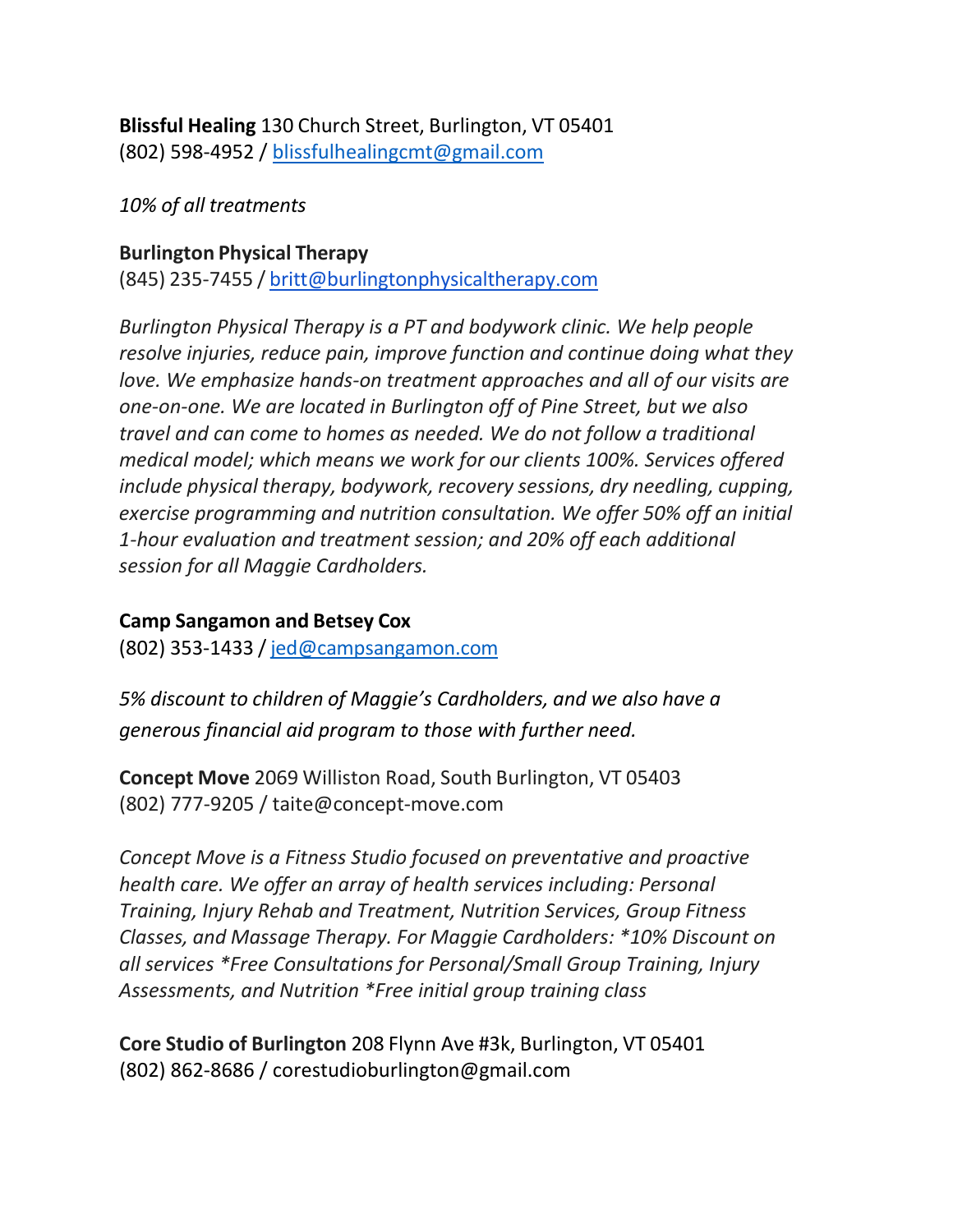*The Cancer Card holders can take advantage of our lower rates previously available for Seniors, Students, and Corporate customers. We would love to add The Cancer Card!*

**Courtyard Burlington Harbor** 25 Cherry St, Burlington, VT 05401 (802) 651-5019 / [chef@hotelvt.com](mailto:chef@hotelvt.com)

*10% off rooms at The Courtyard Burlington Harbor. Limit one room per card per stay.*

*ECHO, Leahy Center for Lake Champlain* 1 College Street, Burlington, VT 05401 (802) 864-1848/ [nbova@echovermont.org](mailto:nbova@echovermont.org)

*With the presentation of the Maggie Card at ECHO's front desk, you will receive \$2 admission per person. ECHO is a science and nature museum located on Burlington's waterfront. ECHO currently welcomes more than 170,000 visitors annually into a 34,500-square foot, award-winning LEEDcertified facility. Through more than 100 interactive exhibits; 60 species of fish, reptiles, and amphibians; major changing exhibits; a 2,500-square foot early learning interactive space; ECHO encourages visitors to view the natural environment as part of their neighborhood and to explore, learn about, and consider opportunities for stewardship*

#### **Embodied LLC**

(802) 477-3863 / [embodiedvermont@gmail.com](mailto:embodiedvermont@gmail.com)

*In a beautiful and inviting space, with an experienced, gifted and welcoming group of teachers and guides, Embodied offers a sweet, safe space to come home to oneself...Hosting a diverse mix of close to 30 classes and workshops each week, Embodied is a space for exploration, transformation and creation through body-mind integration. Our yoga offerings extend far beyond postural asana and strive to honor the 8 limbs and sacred roots of this liberating practice. We also offer Pilates and other embodied movement and mindfulness options. We are committed to making our offerings inviting and accessible to as many folks as possible, and we welcome and value ALL beings. Equity/sliding scale pricing is available when needed. Embodied offers Maggie's Brightside cardholders 5 class passes for \$50 (\$25 savings), along with 10% off workshops, series and retail.*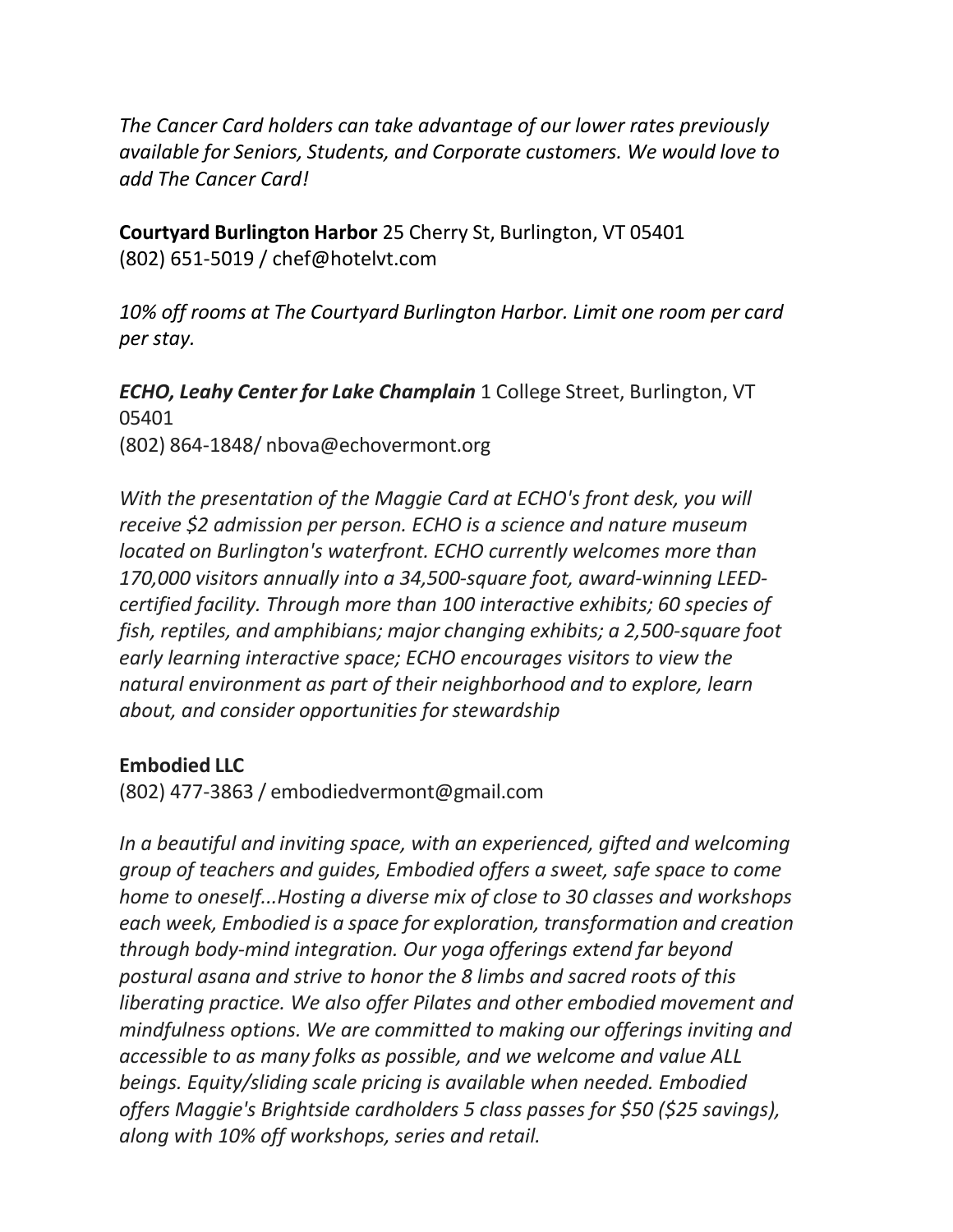#### **Emily Mitchell**

(802) 922-0888 / [ironwoman1344@gmail.com](mailto:ironwoman1344@gmail.com)

*15% off all commissions, 10% off prints and greeting cards, receive a free gift when you sign up for any of Emily's in person "Playful Painting" classes*

**The Exchange** (802) 878-3848 / [info@theexchangevt.com](mailto:info@theexchangevt.com)

*Discount: 20% off all full priced clothing and shoes, 10-20% off all jewelry, purses and accessories. A fine ladies consignment shop carrying sizes from Petite to 3 X. Name brand purses and accessories.*

**The Barb McHenry Team at Fairway Independent Mortgage Corporation** (802) 489-7170 / **[khermanson@fairwaymc.com](mailto:khermanson@fairwaymc.com)**

*\$500 0ff Closing Costs*

**Four Paws Inn** 504 Mekleson Rd Barre, VT 05641 (802) 479 -3554 / [Fourpawsinnvt@gmail.com](mailto:Fourpawsinnvt@gmail.com)

*Discounted rate of \$20/day for boarding for dogs*

**Future Fit - Health | Beauty | Fitness** (802) 497-3593 / [rachel@futurefitvt.com](mailto:rachel@futurefitvt.com)

*We'd offer Maggie Card Holders 10% off all packages and memberships for Future Fit services. Future Fit was born with the intention of shifting the paradigm in which people practice self-care. We dreamed of a space where people could feel a renewed sense of empowerment over their body. A space where people could feel supported, understood and liberated.*

*Our studio offers fitness and self- care services for people who don't have enough time. We've taken into consideration busy parents, employees and the aging population who often don't have the time or experience to begin a regular exercise routine.*

*Our services are also ideal for people who don't have enough time to exercise, who don't like exercising, those who enjoy challenging themselves and trying something new. In addition to our fitness services, like 20 minute*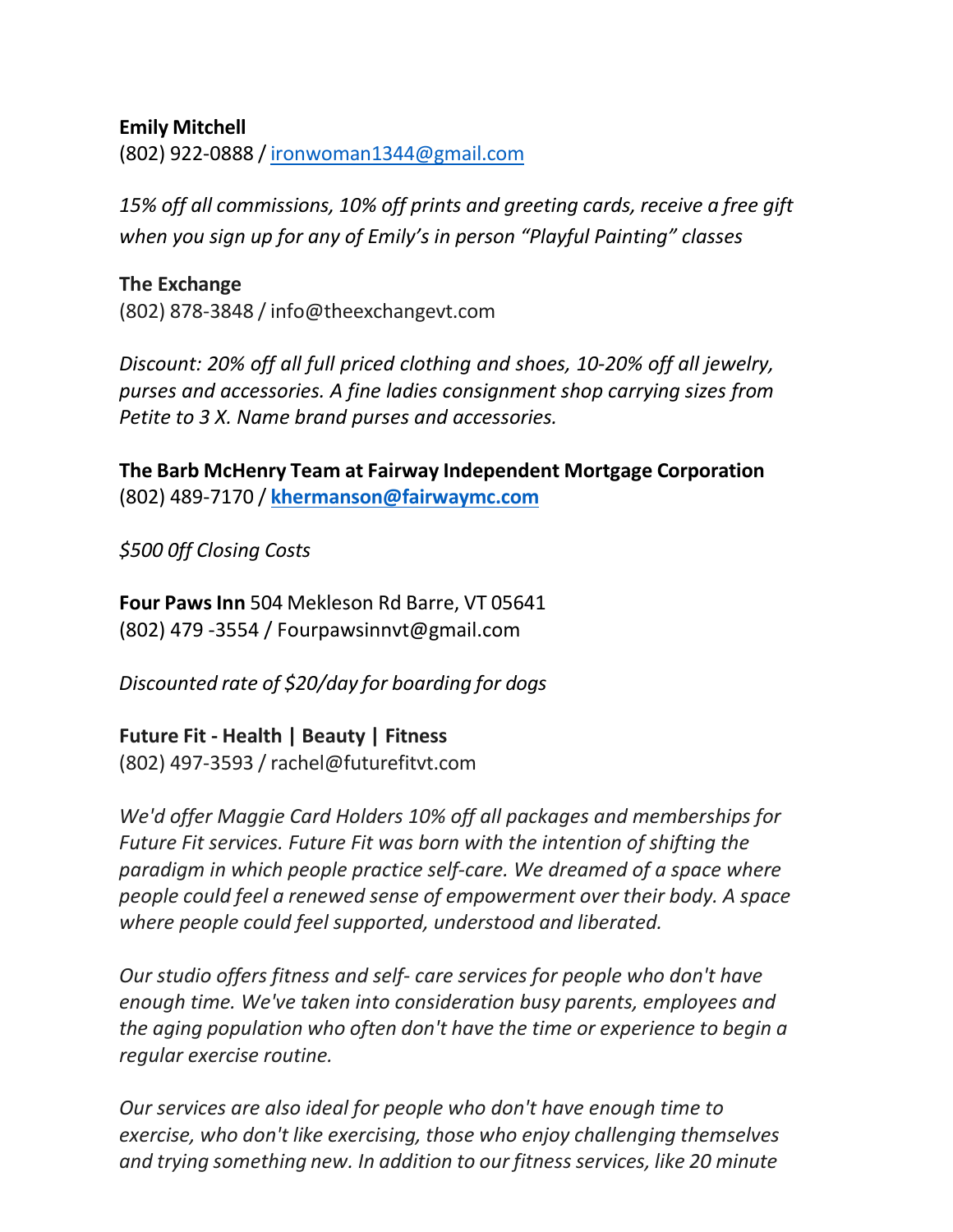*ARX Strength Training and Oxygen Therapy, we emphasis the importance of recovery and detoxification. Using cutting edge technology like our Infrared sauna, we can enhance muscle recovery, support healing from injury or illness, improve immune function and so much more.*

**The Green Closet** 40 Bridge Street, Waitsfield, VT 05673 (802) 496-4333 / [thegreencloset@gmavt.net](mailto:thegreencloset@gmavt.net)

*20% off entire purchase*

**Green Home Solutions** (603) 493-3176 / [Julie.brown@greenhomesolutions.com](mailto:Julie.brown@greenhomesolutions.com)

*Discount of 5-30% based on size of treatment*

#### **Green Mountain Intuitive Arts**

(802) 272-0827 / [info@greenmountainintuitivearts.com](mailto:info@greenmountainintuitivearts.com)

*In my offerings, I strive to help people to identify and focus on their strengths and opportunities for personal and spiritual growth. I offer astrology, archery, and storytelling through heart centered and intuitive activities for individual session and small groups and parties. I also offer mentoring, workshops, classes, lectures/presentations tailored to a specific focus. I can arrange to meet at a person's home or other locations if that is easier for them - I can also see astrological clients on Saturdays at Sacred Vessel Tattoo in downtown Montpelier or work via online zoom, skype platform or email. While we have a small private archery range in Plainfield, VT, I can usually find a way to create a safe space at a person's yard or use a nearby facility. I use equipment that is easy and keeps safety as the priority. Archery can be done with a written doctor's approval and can be a great tool for self care, focusing the will and mind. Maggie Cardholders receive 50% discount for any of my services.*

**HammerFit** 21 Essex Way, Suite 115, Essex Jct, VT 05452 [Hammerfit@gmail.com](mailto:Hammerfit@gmail.com)

*1 free month gym, 20% off thereafter/1free class, member rates after*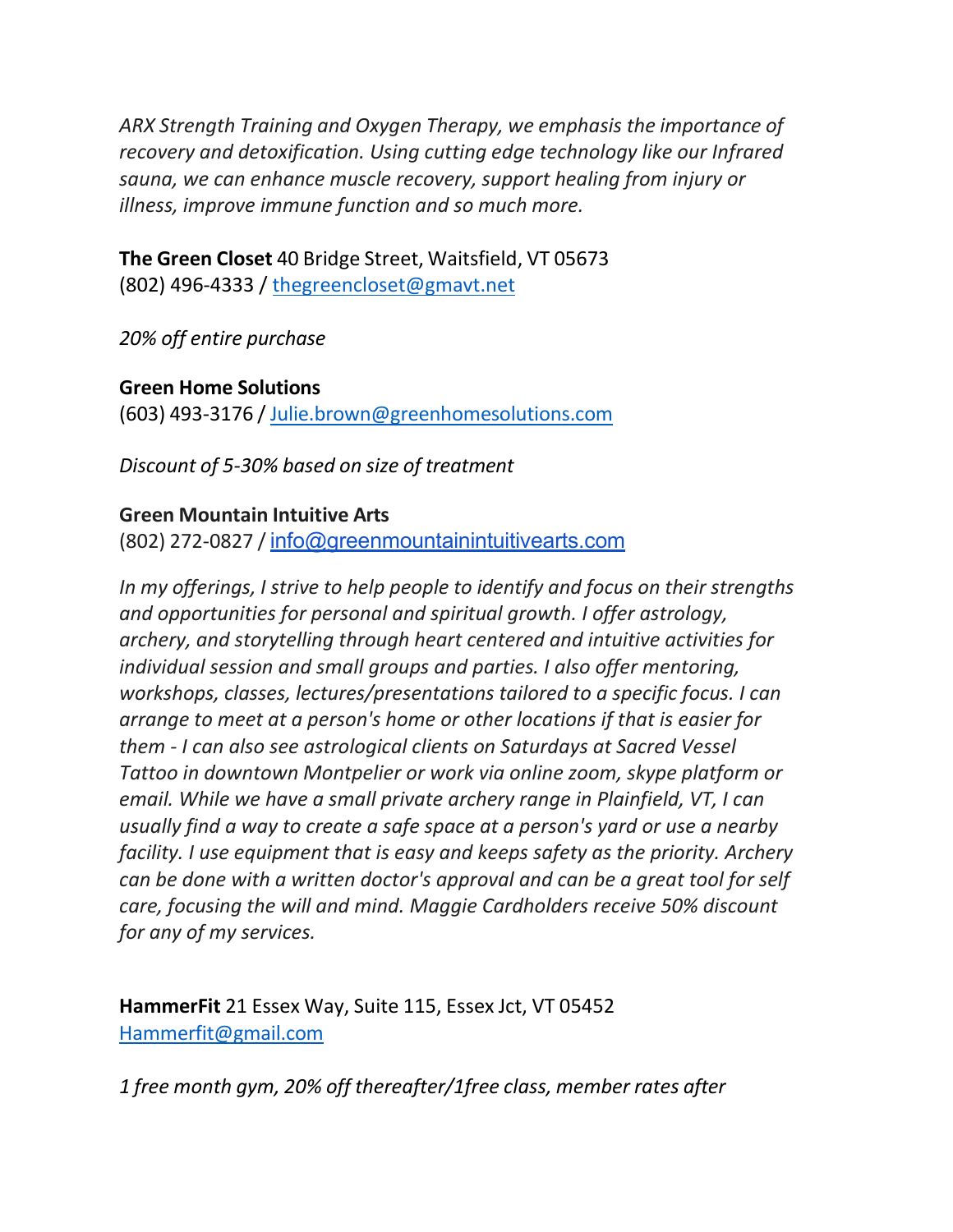**Hands of Solace** Clinical Massage Therapy 257 S, Champlain Street, Burlington, VT 05401 802-448-0355 [charlotte@handsofsolace.com](mailto:charlotte@handsofsolace.com)

10% of all sessions

#### **Healing from the Heart**

(802) 734-2421 / [suedillonvt@gmail.com](mailto:suedillonvt@gmail.com)

*An initial consult and session is \$75. Anyone with a Cancer Card can come for their initial appointment for \$50. After the initial consult and session there is a sliding scale for payment. Healing Touch is helpful for pain reduction, decreasing the severity of symptoms associated with cancer treatments and promotes relaxation.*

## **Healing Navigation Sessions / EmpowR**

(802) 318-5527 / [voice@EmpowR-Transformation.com](mailto:raecarter@hotmail.com)

## EmpowR-Transformation.com

*Free personalized guided meditation for Maggie Card holders with purchase of one Healing Navigation Session, priced on a sliding fee scale. Healing navigation sessions support people navigating the complexity and overwhelm of cancer and other health challenges. Offered by Rae Carter, a cancer survivor who created the sessions and founded EmpowR following her experience with cancer to facilitate a nurturing, intuitive, and feminine approach to healing.*

*Contact Rae or schedule directly here:*

*<https://empowr-transformation.com/sessions/healing-navigation/>*

**Healthy Living Market and Cafe** 222 Dorset Street, South Burlington, VT 05403/129 Ma[rket Street, Williston, VT](mailto:Kelly@heartsongreiki.com) 05495 (802-863-2569 South Burlington/802-879-2020 Williston/www.healthylivingmarkt.

*10% off produce and 10% off vitamins. Discount applies to regularly priced items. Items already on sale exempt. Discounts do not stack (ie senior, military)*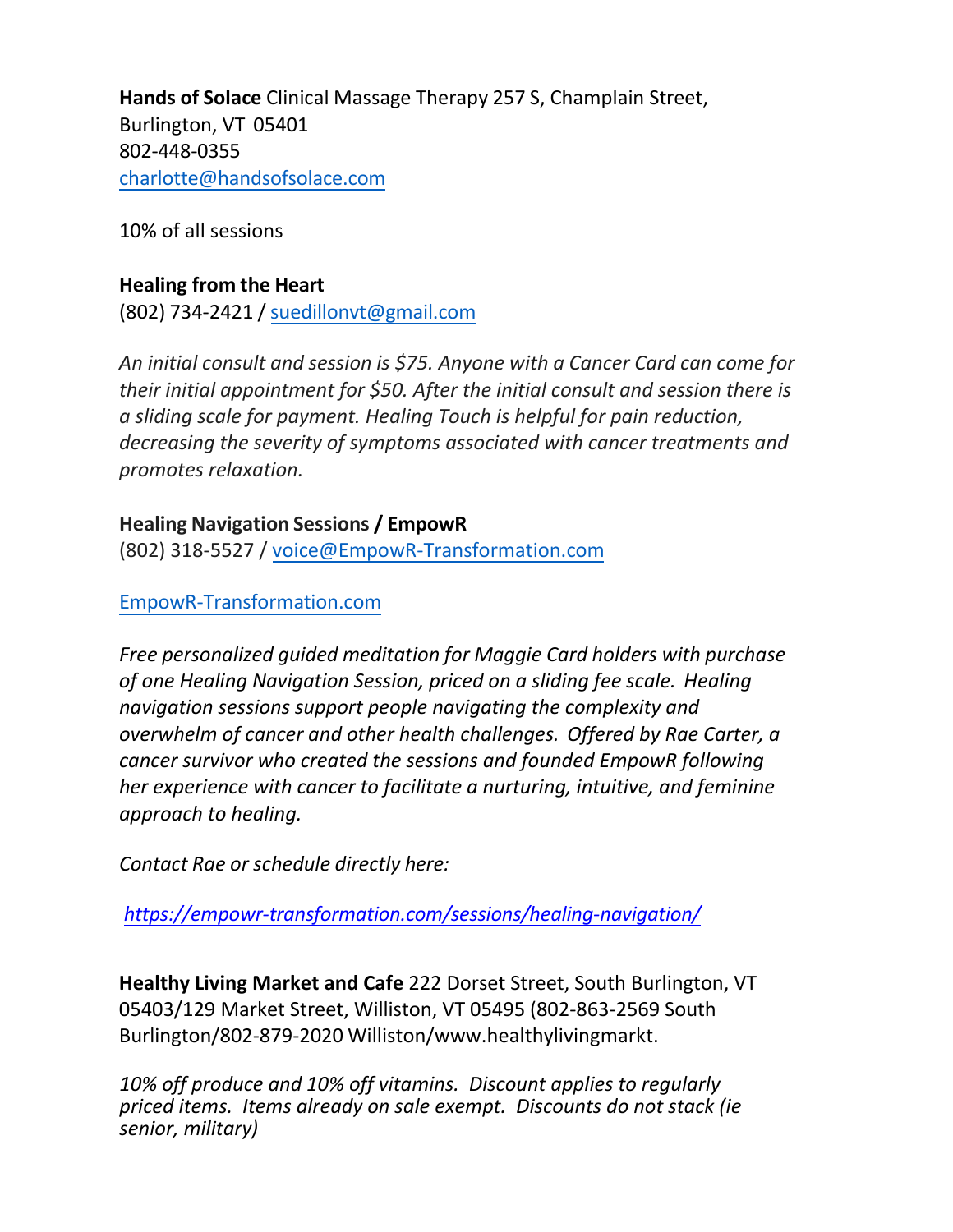**Hotel Vermont** 41 Cherry St, Burlington, VT 05401 (802) 651-5019 / [chef@hotelvt.com](mailto:chef@hotelvt.com)

*10% off rooms at Hotel Vermont. Limit one room per card per stay.*

**Jess Boutique** 98 Church Street, Burlington, Vermont 05401 (802) 660-4004 / [contact@jessboutique.com](mailto:contact@jessboutique.com)

*15% off your entire purchase*

**Juice Amour** Middlebury, VT [sheri@spincreativeinc.com](mailto:sheri@spincreativeinc.com)

*\$5.99 Juices or Smoothies to anyone with the card (regular prices are \$7.99- 8.99)*

**Juniper Bar and Restaurant** 41 Cherry Street, Burlington, VT 05401 (802) 651-5019 / [chef@hotelvt.com](mailto:chef@hotelvt.com)

*10% off food at Juniper Bar and Restaurant. Excludes alcohol and catered events*

**Karen's Kloset** 34 Park St. Essex Junction, VT 05452 (802) 878-1166 / [karensklosetvt@comcast.net](mailto:karensklosetvt@comcast.net)

*Discount will be 10% off on all items, excluding my high- end designer bags. I carry women's sizes 0 - 5x, petites and maternity clothing, footwear and accessories.*

**Kathleen Porter Photography** (802) 435-0224 / [kathleen@north-photo.com](mailto:kathleen@north-photo.com)

*A complimentary Classic Portrait Session with Kathleen of North Photography. \$200 value can be applied toward a Modern Digital Session. Prints and products purchased separately.*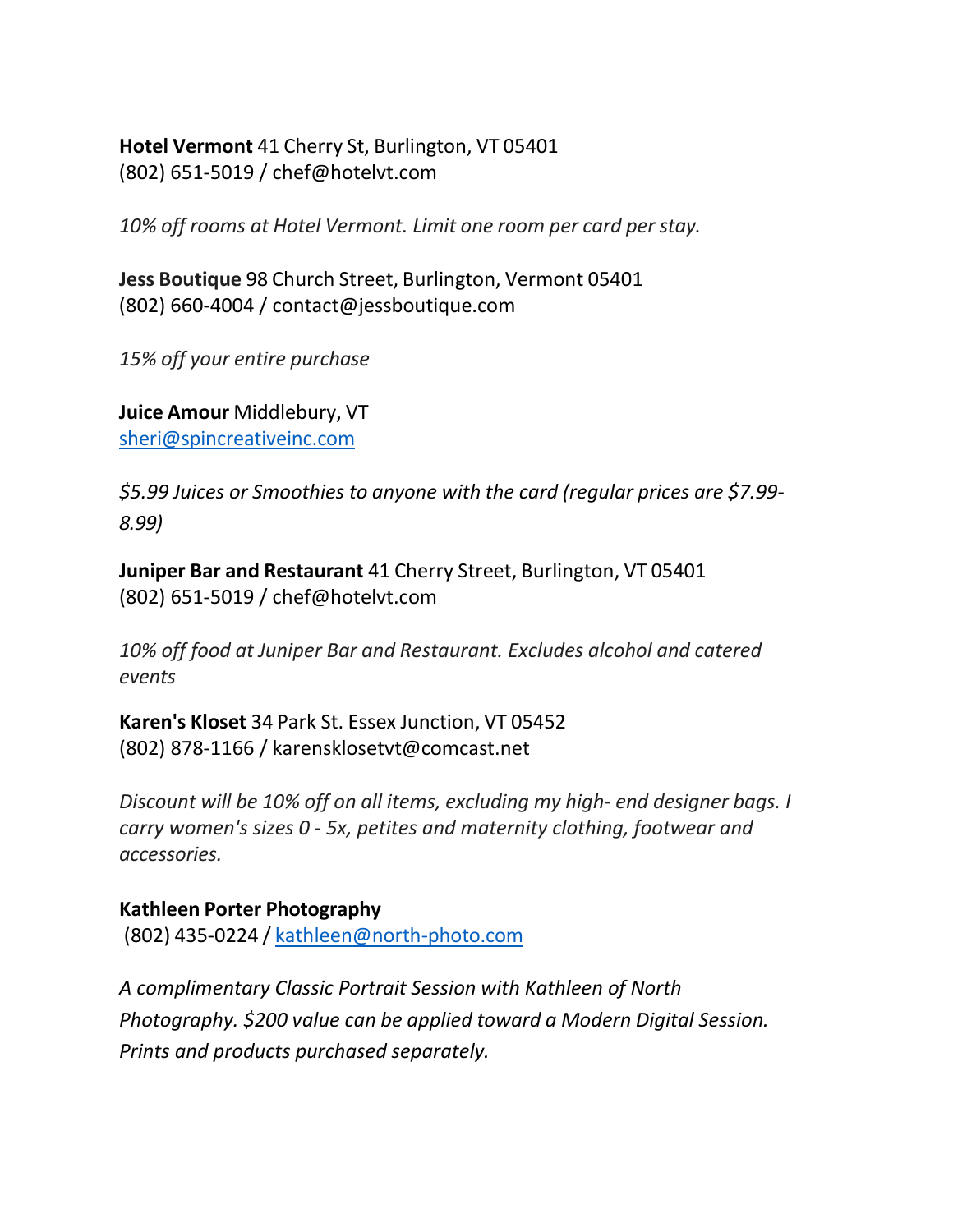#### **Lamoille Valley Ford**

(802) 472-5967 / [chandler@lvford.net](mailto:chandler@lvford.net)

*10% off of service or \$500 discount on vehicle purchase.*

#### **Lenny's Shoe and Apparel**

(802) 879-6640 / [acashinvt@gmail.com](mailto:acashin@lennyshoe.com)

*Discount: \$10 off any regular price purchase of \$50 or more. Card must be presented at time of purchase. Cannot be combined with any other offers. Excludes gift cards and Yeti products. About Lenny's: We are Vermont's favorite locally owned retailer of quality outdoor gear. No matter what outdoor activities you have planned, we have the footwear, apparel, accessories, and advice you can depend on. We offer a large selection of high quality, top brands including Carhartt, Keen and Dansko for men, women, and children. We've been outfitting families and working folks for over 29 years. Our expert team members have the passion and knowledge to outfit you with high-performance gear that fits you right. We're here to inspire, educate and outfit you for a lifetime of adventure. Because at Lenny's Shoe & Apparel, we fit you right!*

**Lucid Path Wellness** 97 State Street, Montpelier, VT 05602 (802) 225-6413 / [wendy@lucidpathwellness.com](mailto:wendy@lucidpathwellness.com) <https://www.lucidpathwellness.com/energy-medicine>

*Home to the Energy Genesis healing chamber (the next generation of the Life Vessel healing chamber, which was featured in the book Radical Remission).*

 *The Energy Genesis is a safe, non-invasive chamber that uses a specific and pleasant combination of light and sound frequencies to create a resonance within its 360-degree interior. Within minutes your body eases into a deep state of rest and begins to gently heal and* 

 *Recommended protocol: 3 sessions in 3 consecutive days* 

 *Discount: \$40 off Energy Genesis sessions*

**Lunaroma** 688 Pine Street, Burlington, VT 05401 (802) 951-9714 / [info@lunaroma.com](mailto:info@lunaroma.com)

*10% off store purchases*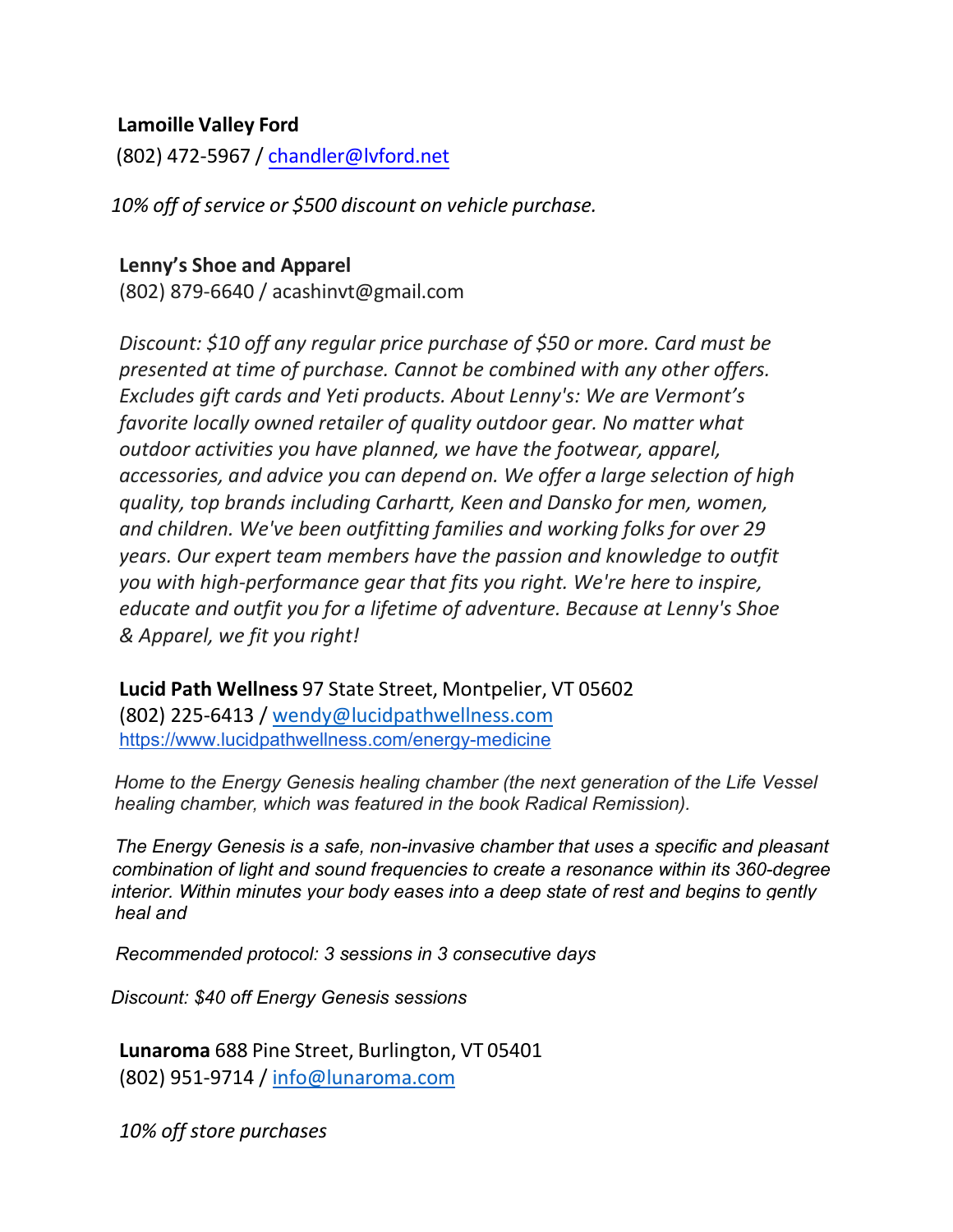**Marc Wiener Law Offices, PLLC** 110 Main Street, Suite 1-A, Burlington, VT 05401 (802) 863-1836 [/ slater.alec@gmail.com](mailto:slater.alec@gmail.com)

*10% off total legal fees for any service. We are a small law firm specializing in real estate, business services, simple wills and trusts, and bankruptcy. We have extensive experience handling real estate transactions for both buyers and sellers, residential or commercial. We assist with business formation as well as reviewing or preparing commercial leases, purchase and sales agreements, and asset purchase agreements. We create wills and trusts for those in need. Lastly, we handle bankruptcy services. We offer a free consultation for anyone who may be considering seeking relief from their debts through the bankruptcy process. During consultation, we discuss the bankruptcy procedure and whether or not it is right for you*

## **Mind-Body Practice Vermont LLC**

(608) 354-3651 / [mindbodypracticevt@gmail.com](mailto:mindbodypracticevt@gmail.com)

*Mind-Body Practice Vermont LLC offers Tai Chi Easy™ and Qigong classes (online and in-person). Maggie Cardholders receive 75% off online and inperson private sessions (only applies to Mind-Body Practice Vermont LLC sessions, not classes hosted by otherstudios). Must reference Maggie Card when booking*

## **Myra Hudson Photography**

(802) 356-3781 / [mhudson@kiteroas.com](mailto:mhudson@kiteroas.com) <https://myrahudsonphotography.shootproof.com/> <http://www.facebook.com/myrahudsonphotography>

*50% off a photography session for Maggie cardholders and 25% off a wedding.*

**Northeastern Reproductive Medicine** 105 W View Road #302, Colchester, VT 05602 (802) 655-8888 / [jennifer@nrmvt.com](mailto:jennifer@nrmvt.com)

*Offers free fertility medications as well as steeply discounted fertility services for fertility preservation in patients with a diagnosis of cancer.*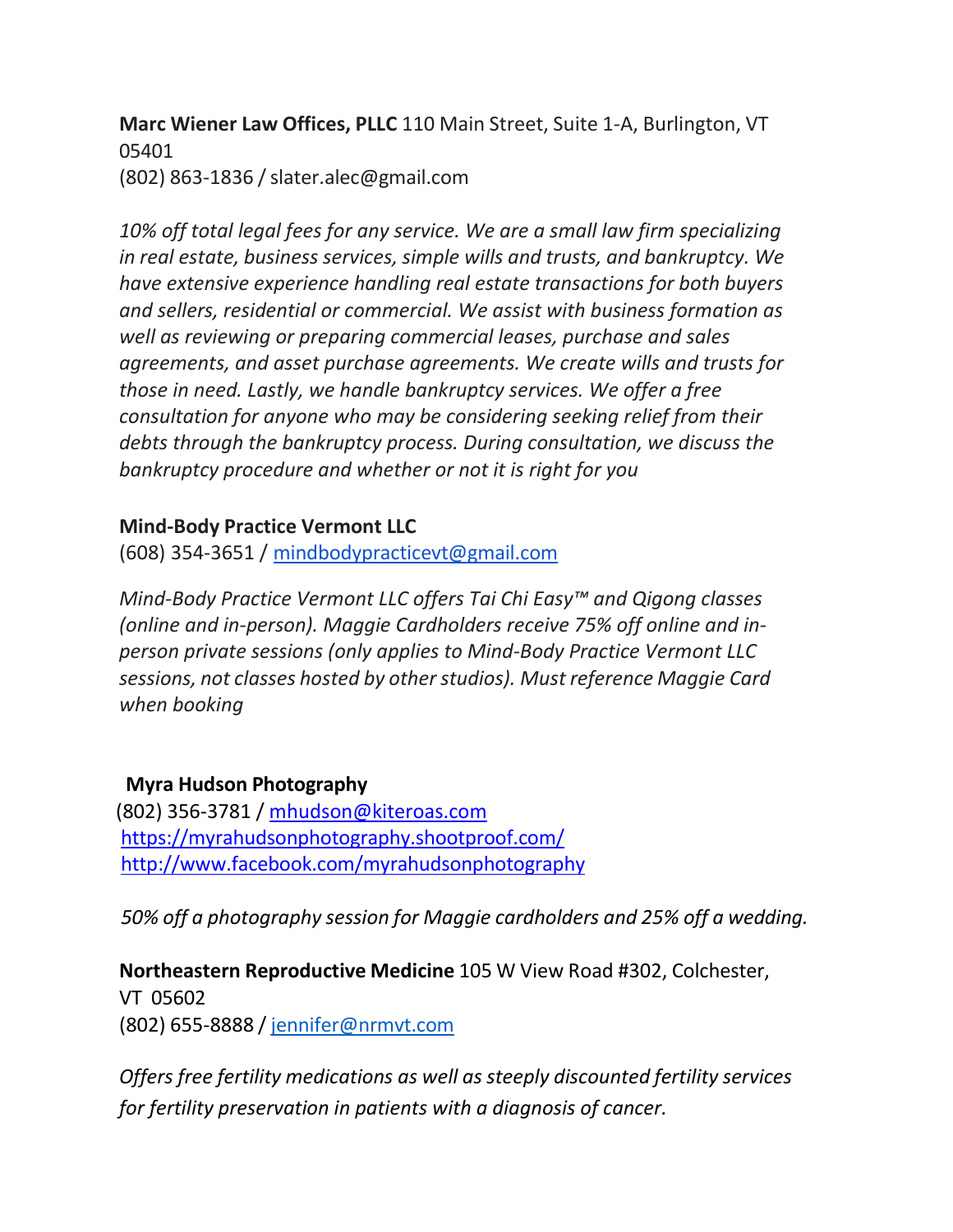**Oh My Dog** 18 Lime Rock Road, South Burlington, VT 05403 (802) 489-5231 / [ohmydogvt@gmail.com](mailto:ohmydogvt@gmail.com)

*We are a canine daycare, boarding, training and grooming business located in South Burlington, Vermont. We offer a 10% discount on all services to Maggie Cardholders.*

**Once Upon a Rock Vermont** (802) 279-9250 / [onceuponarockvermont@gmail.com](mailto:onceuponarockvermont@gmail.com)

*Free Pebble Art Class*

**Opulenza Designs** (802) 279-1756 / [opulenzagal@gmail.com](mailto:classen@myfairpoint.net)

*30% of all orders*

## **PerchPro**

(978) 886-3309 / [scott@perchpro.com](mailto:scott@perchpro.com)

*Evaluation of structural issues; residential and commercial design and drafting. 50% discount to Maggie Card holders*

**Pet Food Warehouse** 2455 Shelburne Road, Shelburne, VT 05482 (802) 862-0995 / [ginny@pfwvt.com](mailto:ginny@pfwvt.com)

*Vermont's favorite pet food and supply store since 1983! Located in South Burlington, VT and Shelburne, VT, Pet Food Warehouse is the place to go for high-quality pet foods and supplies. Pet Food Warehouse offers a 5% off total purchase discount to Maggie cardholders. This is in addition to any other ongoing sales or other discounts that customers may already have (of which we have many including senior citizens, veterans, law enforcement, emergency response, local businesses, and more).*

**Greener Than VT (Poofy Organics)** 1958 VT Route 14, Williamstown, VT 05679 (802) 522-5353 / [greenerthanvt@gmail.com](mailto:greenerthanvt@gmail.com) https:// greenerthanvt.poofyorganics.com/

*10% refund in the form of a gift certificate to be used on future purchases and donations of a couple of products a year to someone in need.*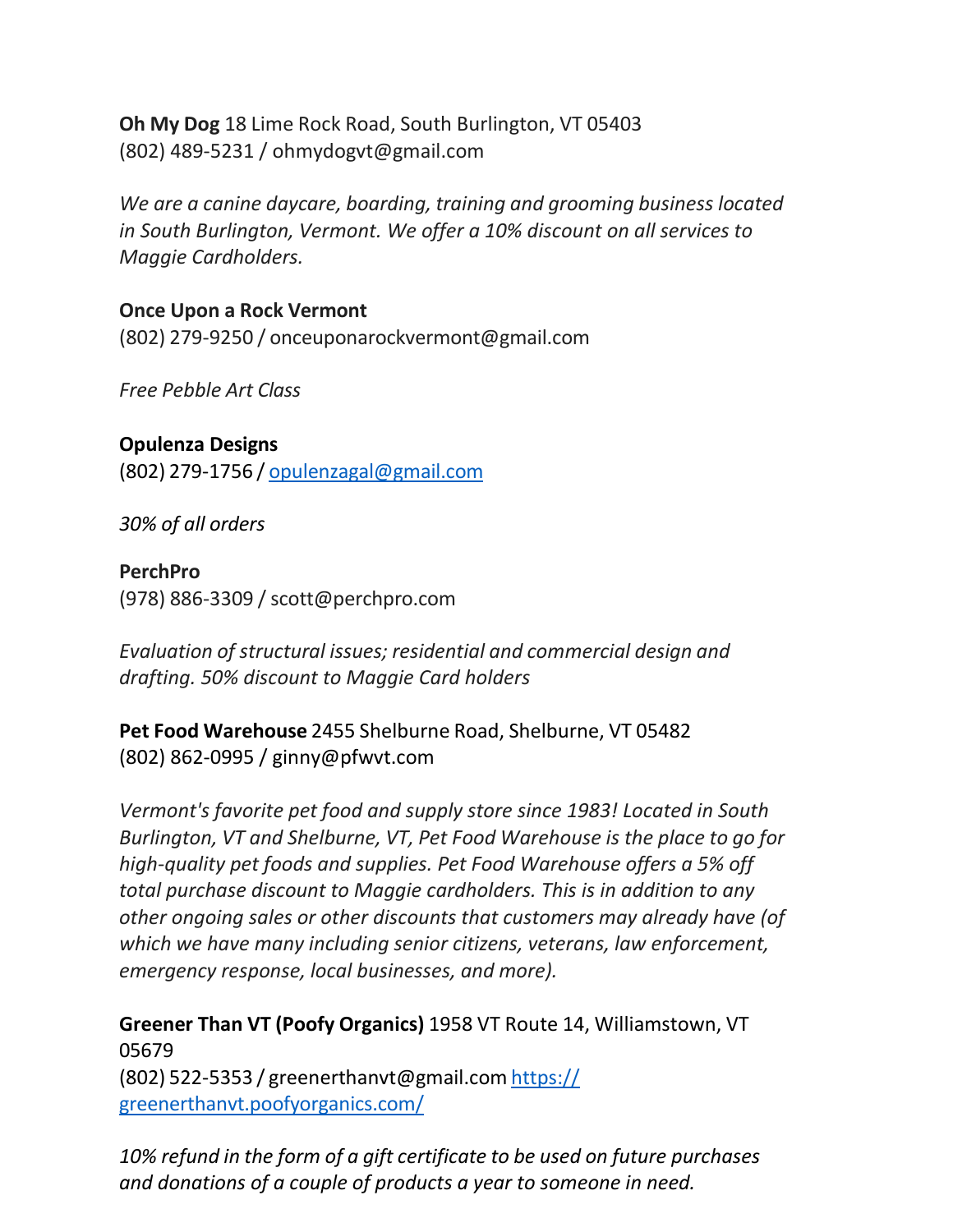**Pure Barre BTV** 150 Dorset Street South Burlington, VT 05403 [Anna-bridgette@purebarre.com](mailto:Anna-bridgette@purebarre.com)

*10% off all packages, excluding new member packages*

**Purple Sage** 21 Essex Way Suite 224, Essex, VT 05452 (802) 879-1160 / [info@purplesagevt.com](mailto:info@purplesagevt.com)

*\$50 Unlimited monthly Salt Cave Membership*

**Radiate Art Space** 203 Bridge Street Richmond, VT 05477 (802) 238-4906 / [radiate.art.space@gmail.com](mailto:radiate.art.space@gmail.com)

*50% off any Radiate taught class or series to any family member*

**Railyard Apothecary** 270 Battery St, Burlington, VT 05401 (802) 540-0595 / [railyardapothecarybtv@gmail.com](mailto:railyardapothecarybtv@gmail.com)

*Burlington Herb Clinic and Railyard Apothecary are honored to join the team of CPSF. Both the Apothecary and the Clinic are offering a 20% discount to card holders. For the Apothecary this offer will apply to all herbs (tinctures, powders, bulk) as well as tincture bottles and tea-making supplies. Initial and follow-up consultations with the Burlington Herb Clinic will also be offered at a 20% off discount, including herbal formulations via Railyard Apothecary*.

**Richmond Community Kitchen** 13 Jolina Ct. Richmond, VT 05477 [\(802\) 324-2664 /amy@r](mailto:susan@richmondcommunitykitchen.com)ichmondcommunitykitchen.com

*20% off all orders*

**Rise 'N' Shine Milk** [peter@risenshine.biz](mailto:peter@risenshine.biz)

*New Customers that are in our service area receive a free milkbox and free delivery for their first four deliveries*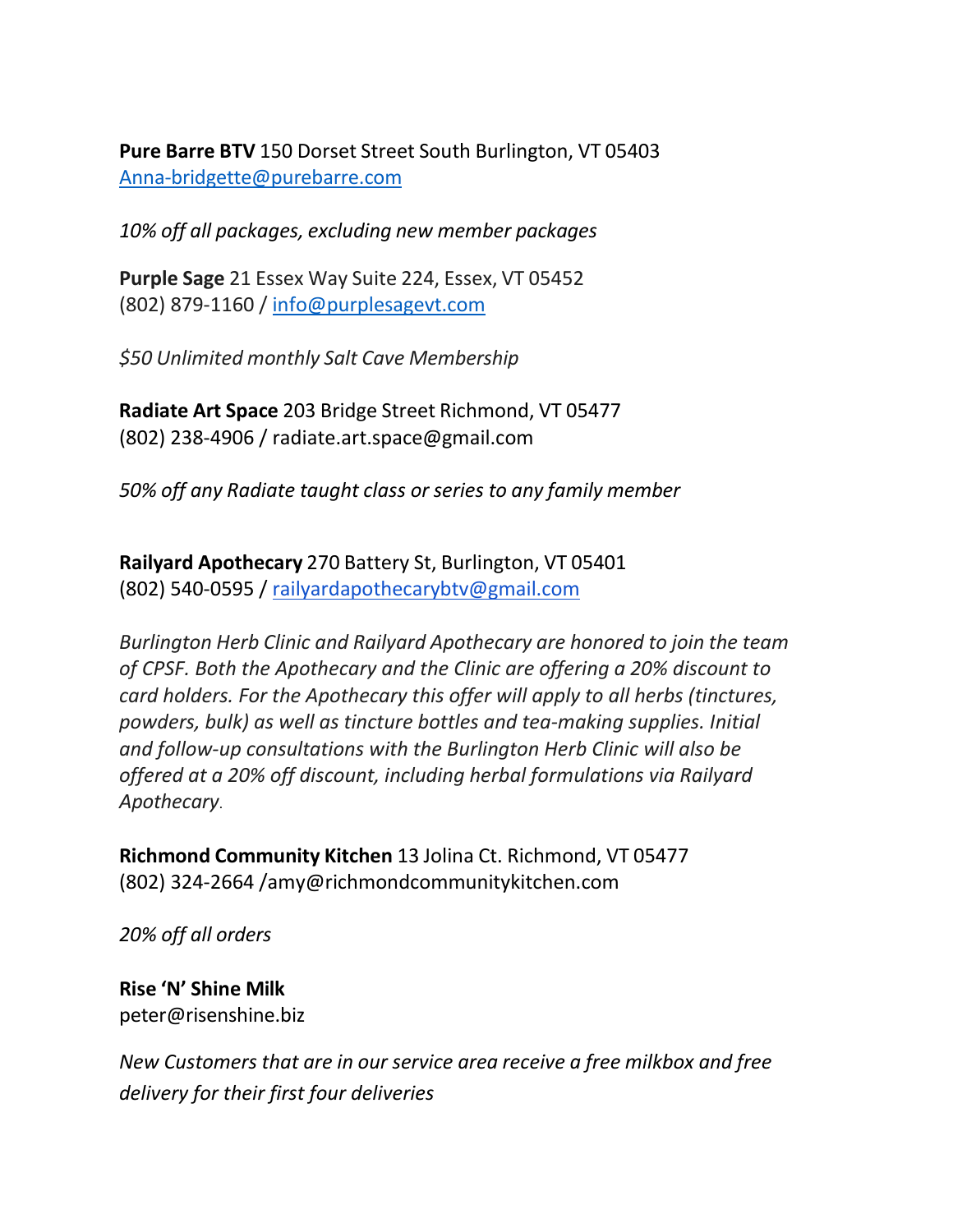**River Street Wellness** 301 River Street, Montpelier, VT 05602 (802) 613-3904 /  $singerjoshua9@gmail.com$ 

*Reduced acupuncture treatment fee to \$50*

**Rookie's Root Beer** 24 Sunset Drive, Burlington, VT 05401 (802) 861-6777 / [jennyrooke913@yahoo.com](mailto:jennyrooke913@yahoo.com)

*32 oz can of Rookie's homemade Ginger Beer made with raw ginger, fresh lime and VT honey. Must stay cold and consumed within two weeks*

## **Rushford Family Chiropractic**

(802) 557-7058 / [juli@rushfordchiropractic.com](mailto:juli@rushfordchiropractic.com)

*Complimentary Initial Visit (\$150 value). 20% discount from the regular per visit fee. My husband and I have operated Rushford Family Chiropractic for 25 years. Our technique is gentle and very effective at helping the person release stored tension in their nervous system and become a better "selfadjuster" while not in the office. We address the person as a whole: emotional/spiritual/physical and strive to empower the client during their healing process*.

**Skida** 16 Kilburn Street, Burlington, VT (802) 540-8100 / [For a new or existing c](mailto:jill@shopskida.com)ustom project [custom@shopskida.com](mailto:custom@shopskida.com) or [hello@shopskida.com f](mailto:hello@shopskida.com)or all other inquiries.

*15% off any in-store purchase at the Skida Showroom. Card must be present. Cannot be combined with any other offers. 16 Kilburn Street - Burlington, VT*

**Sleepy Hollow Inn Ski and Bike Center** 427 Ski Lodge Drive, Huntington, VT 05462

(802) 434-2283 / [molly@skisleepyhollow.com](mailto:molly@skisleepyhollow.com)

*We will offer 50% off our day passes for Nordic Skiing, Mountain Biking and Snowshoeing to anyone with a Bright Side Cancer Card.*

**Soul Shine Yoga** 1 Market Pl #16, Essex Junction, VT 05452 [quinttus@gmail.com](mailto:quinttus@gmail.com)

*20% off classes and class passes, and 10% of all retail. Offer does not apply to privates, series, or workshops, and cannot be combined with other offers.*

**Sweet Simone's** 40 Bridge Street, [Richmond,](mailto:lisa@sweetsimones.com) VT 05477 (802) 336-2126 / [lisa@sweetsimones.com](mailto:lisa@sweetsimones.com)

*1 Free Drip coffee with the purchase of a baked good*